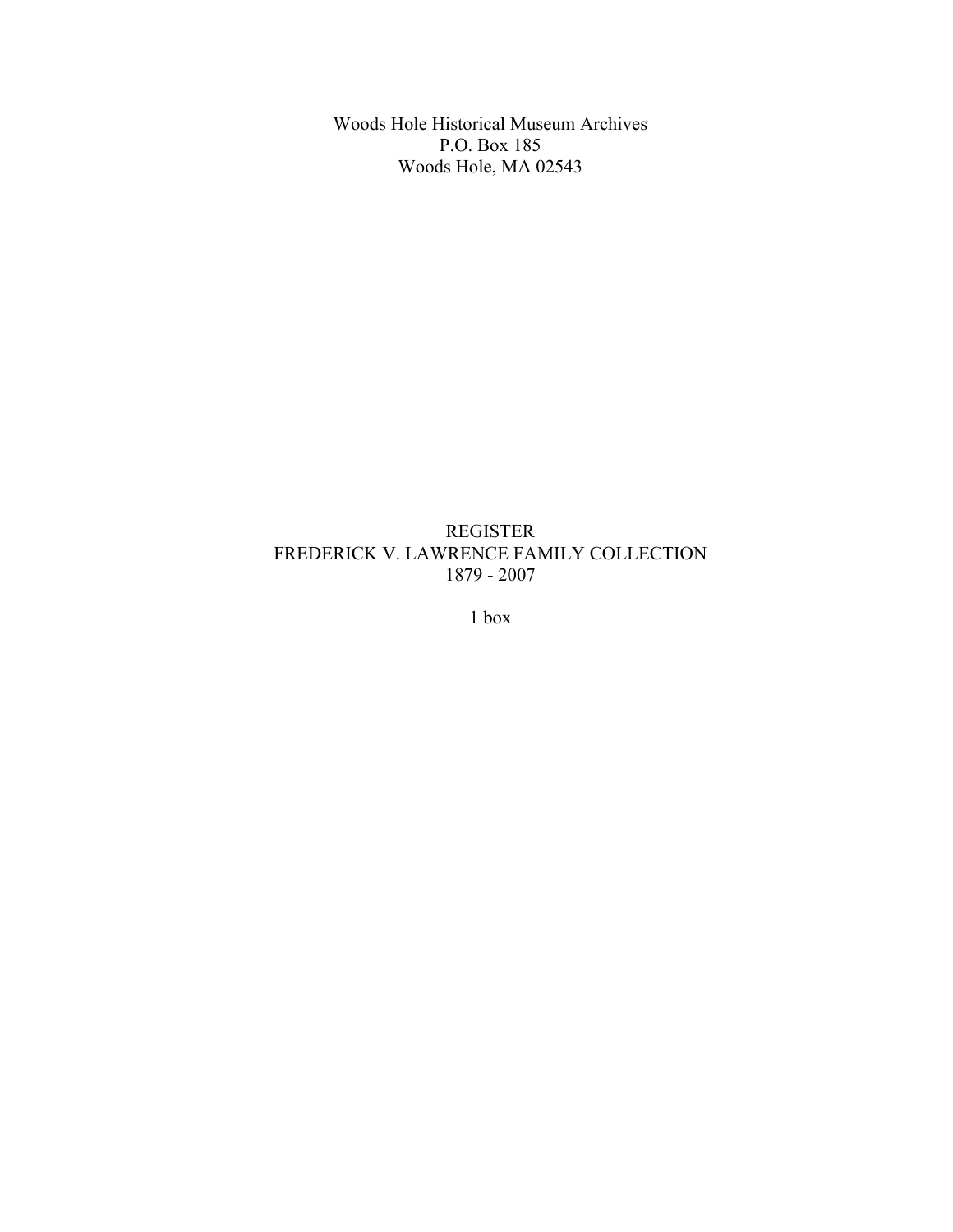# **FREDERICK V. LAWRENCE FAMILY COLLECTION**

## **PHOTOS (2002 – 2179)**

*Original photos, all digitized. Some identified on the reverse, others not labeled. Some information is from* Spritsail*, Volume 22, No. 2, which has a long article by Frederick V. Lawrence and other articles on the Lawrence family. Biographies are included in this material.*

*Smaller photos stored in small groups in envelopes inside pocket folders to prevent curling . Large photos were in a black hinged box. Transferred to file folders to prevent curling.*

*Folder 1: Small format photos*

*Group 1-1:*

- 2002: Granpa or Grand daddy Lawrence
- 2003. Grandma Gibbs?
- 2005: Frederick V. Lawrence, formal portrait (ca. 1930)
- 2006: group of three women and a girl on porch, 1890s, labeled Wrights & ?
- 2008: Postcard. Buzzards Bay Railroad Station during tidal wave (during hurricane?)
- 2009: Fred V. Lawrence, wife Eugenia and baby in front of entrance to the Church of the Messiah, Woods Hole.
- 2011: Grandma Wright
- 2013: Mr. Butler and Lawrences. Posed photo at the New Bedford Zoo. From *Spritsail*: "Mr. Butler is pretending to see something of great importance at a distance. F.V. is being silly, Margaret is bored and unhappy with the situation. Josephine is watching off stage."
- 2014: Queen of Pocasset, Madame Wright
- 2015: Eugenia White Lawrence. Carte-de-visite by Bachrach.
- 2016: Postcard. Aerial view of Woods Hole and Penzance.
- 2018: Postcard: Trick photo of Frederick V. Lawrence as a young man sitting in front of a mirror system.
- 2019: Sidney Warren Lawrence, Woods Hole Farm, in front of barn, Brown House Apts.

*Group 1-2:*

- 2023: Grandpa Wright
- 2024: Unknown woman
- 2025: Macy Wright Lawrence (b. March 26, 1941), age 3 ½ weeks, taken at living room window.
- 2026: Fred V. Lawrence, formal portrait
- 2027: A.T. Ώ. Fraternity House, University of Maryland
- 2028: Fred V. Lawrence with his double bass
- 2029: Sidney Lawrence as a young man. Photo by Brown, 207 Westminster Street, Providence.
- 2031: child in carriage (F.V. Jr.?)
- 2032: child in carriage (F.V. Jr.?)
- 2034: Asphalt plant on Gifford Street
- 2035: Mary Abbie Childs Lawrence. Hodgdon Photo, Falmouth, Mass.
- 2036: Postcard. Woods Hole, Mass. The Church of the Messiah.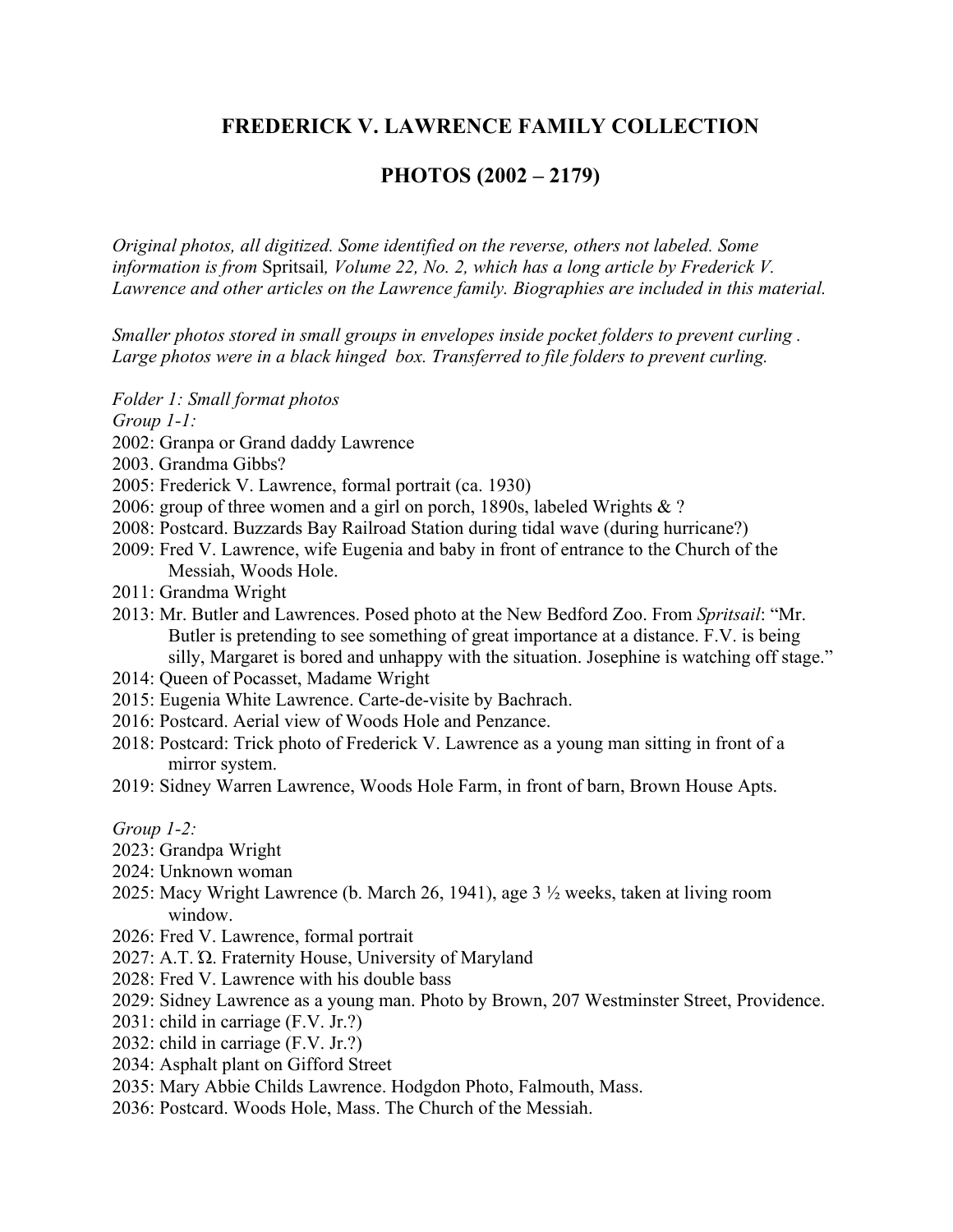2037: Josephine Cushman Wright Lawrence ?

*Group1-3:*

2038:

- 2039: Fred V. Lawrence in his last days at his cabin in West Woodstock, Vermont, August 1991
- 2041: Fred V. Lawrence Sr., Macy Lawrence, Fred V. Jr. in the Moors ca. 1956
- 2045: "Margaret and mother New Hampshire" (Margaret Elizabeth Lawrence, Josephine Wright Lawrence (mother).
- 2049: Fred V. and Eugenia with baby (Fred Jr.) in front of the Church of the Messiah. Photo dated October 8, 1938.
- 2050: Fred V. and baby in front of pilastered doorway.
- 2052: Eugenia White (baby) and C.B. White on swing
- 2053: Woman, man with cat, two girls
- 2054: Man and two women in front of house
- 2055: Labeled "Mother." Woman in front of theater area with peanut wagon.
- 2056: Woman, younger woman and older man in front of house, screen door, labeled "Wrights."
- 2057: Fred V. Lawrence as a small child in front of hedge.
- 2058: Mother and Dad's 1st convertible.
- 2059: Two young men in front of house with sunporch.

*Group 1-4:*

- 2060: Miss McKeen and Grandma Wright seated in garden near several house
- 2061: Eugenia standing next to mast of sailboat
- 2062: The Wright house in Pocasset (corner of County Road and Barlow's Landing)
- 2064: "FVL at Teaticket Farm (men and women with touring car near barn)
- 2065: Fred V. Jr. and Macy (? unmarked).
- 2066: FVL Sr. on porch in rocking chair
- 2067: Man in light suit near machinery (hoist?). Labeled "Big noise himself."
- 2068: Grandma Wright and Fred (baby)
- 2069: Group on skates on ice. Labeled "Oyster Pond FVL and friends."
- 2072: Man with fish in garden (FV Jr.?)
- 2078: Postcard. Aerial view of Falmouth Harbor.
- 2079: Postcard. Aerial view of Great Harbor, Woods Hole.
- 2080: Two young girls: Virginia and Margaret
- 2083: young girl
- 2084: young woman in long bodice and skirt (1920s?)
- 2085: young girl with hair in curled bunches and straight bangs wearing a middy-type blouse
- 2086: Grandma Anfinette Wright with dog in lap seated in rocker out of doors. Marked " Gramma age 81, will be 82 Apr 29 1932. Taken at Pocassett Aug 1931. For Joe."
- 2087: Marked "Fred playing Dress-up." FVL wearing girl's clothes and hat.
- 2088: Child standing in front of hedge and house. Marked "Baby Fred 2 ½ years."
- 2089: Man with boater, dog and child. Marked "Grandpa Skip & FVL."
- 2091: Child in white tunic and short pants, broad-brimmed hat and middy-tie. Marked "Just starting for Sunday school FVL."
- 2092: Elmer Lawrence (Sidney's younger brother) with a level (surveying).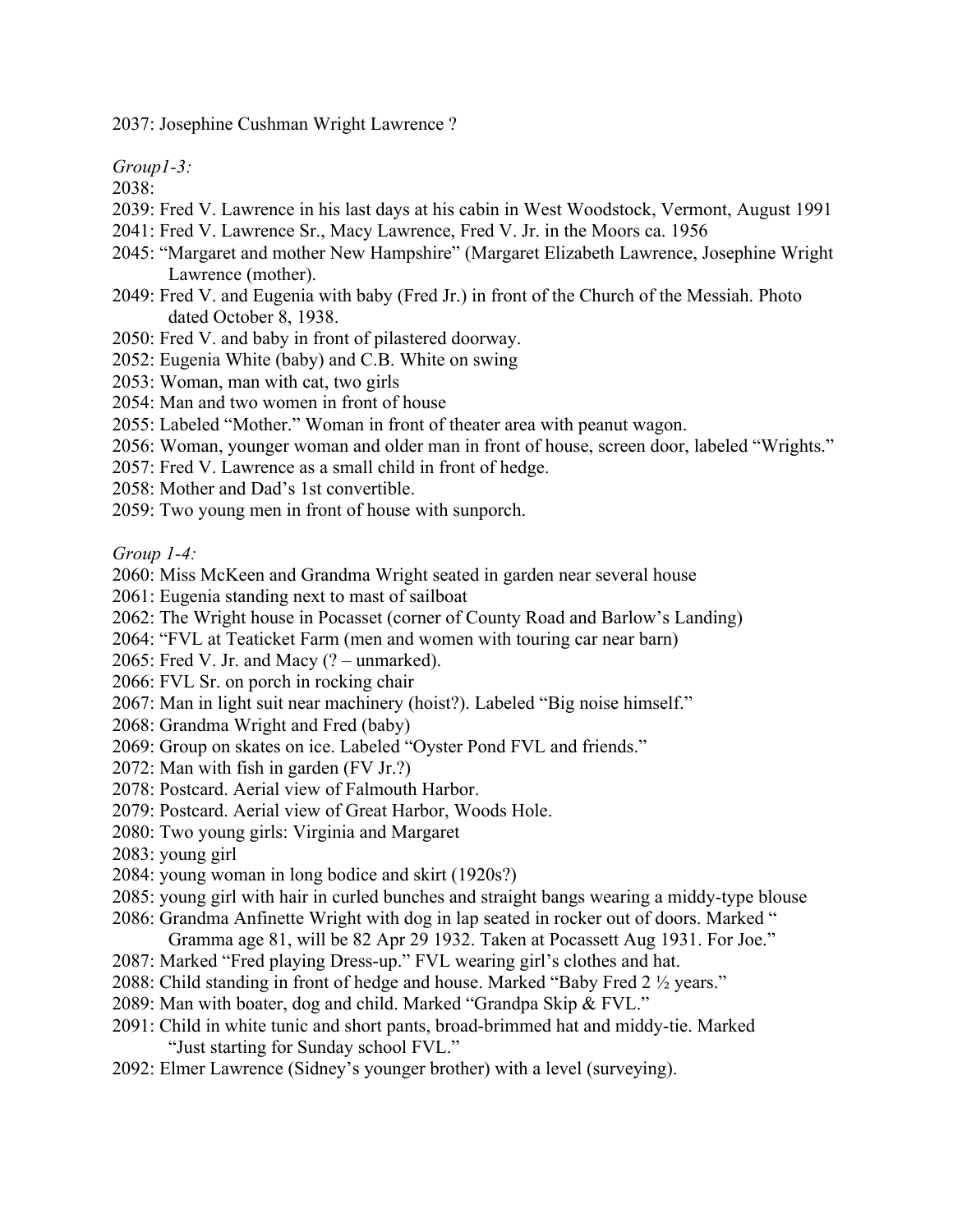*Folder 2:*

*Loose photos:*

- 2117: Fred V. Lawrence looking up to the right.
- 2118: Fred V. Lawrence looking at camera.
- 2119: Fred V. Lawrence looking at camera from left.
- 2120: Fred V. Lawrence looking at camera from left.
- 2121: Fred V. Lawrence looking at camera
- 2122: Postcard. Fred V. Lawrence as a child
- 2123: Postcard. Young girl with curly hair, white dress.
- 2125: Couple in wedding clothes (Fred V. and Eugenia?).
- 2126: Two men near roadster and barn.

*Group 2-1*

- 2128: Child and dog on grass in front of house.
- 2130: Young girl: Catherine Clapp (photo in cardboard sleeve)
- 2151: Fred V. Lawrence, Eugenia and two boys (FVL Jr. and Macy) and dog on steps of house. *Spritsail* caption: "FVL, Macy, Eugenia, Freddie and Skip in Woods Hole in 1943 when we lived next door to Sidney and Josephine."
- 2152: duplicate of 2151
- 2153: Eugenia on beach, straw hat on knee
- 2154: Eugenia on beach, straw hat beside her
- 2155: Eugenia on beach, wearing straw hat, from side
- 2156: Eugenia on beach, wearing straw hat, from side
- 2157: Postcard. Aerial view of Falmouth.
- 2158: asphalt plant?
- 2159: Eugenia on sailboat
- 2160: Eugenia seated near mast on sailboat with camera
- 2161: Fred V. Lawrence Jr. as a boy. Marked "A new Freddy B. May 16, '38."
- 2162: Man and boy with engineer caps in cab of steam engine Number 1339.
- 2163: Macy Lawrence. Marked on reverse: "To My Dear Friend Mr. Butler from Macy January 30, 1954 13 years old." Mr. Butler was Wallace Butler, a neighbor of the Sidney Lawrences.
- 2164 and 2165: Man, woman and two girls. Message on reverse: "Merry Christmas to you four from Erika, Anais,  $AH +$  Annette . When can you make merry with us?"

### *Group 2-2:*

- 2166: Small child with blond curly hair, formal portrait.
- 2167: Fred V. Lawrence, Eugenia and son seated on floor. Photo by Florence E. Young, Buzzards Bay, Mass. February 7, 1953.
- 2168: Fred V. Lawrence holding baby.

*Folder 3: Large format photos:*

- 2033: "Between the Ponds, Pocasset, Mass." sepia-toned prints (2 copies)
- 2093: Eugenia White Lawrence and husband Fred Lawrence, 1936, waving, seated on cabin of sailboat.
- 2094: "Sidney Warren Lawrence, 19 years old 1898. Born April 20, 1879. Taken in Providence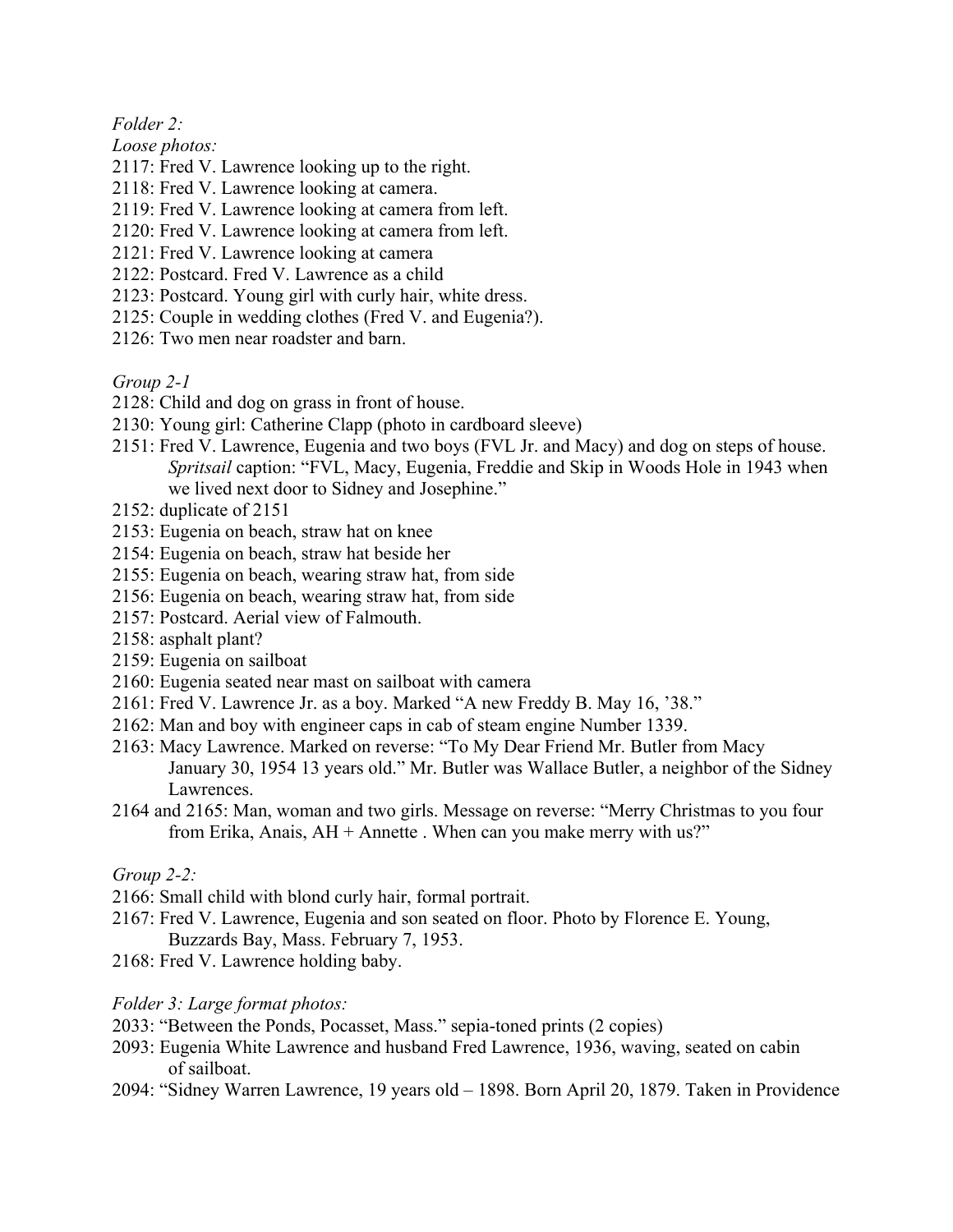R.I. just before moving to Falmouth for good." Oval formal portrait, tinted. L.H. Bellin, Providence, Pawtucket. Mounted in card stock with oval opening.

- 2099: Wallace K. Butler house off Nobska Road, Woods Hole.
- 2100: Sidney Lawrence house (currently 516 Woods Hole Road) Originally the Henry T. Davis house, built c. 1885 (Henry was the son of Captain Thomas G. Davis, who lived at what is now Number 3 Water Street; Meat and provision dealer).
- 2101: Wedding portrait of Eugenia White Lawrence, September 14, 1934.
- 2112: Amphibious cars in Falmouth Harbor, probably 1962
- 2113: Amphibious cars in Falmouth Harbor, probably 1962.
- 2114: Amphibious cars in Falmouth Harbor, probably 1962.
- 2115: Amphibious cars in Falmouth Harbor, probably 1962.
- 2116: Amphibious cars in Falmouth Harbor, probably 1962.
- 2132: Eugenia and Fred Lawrence, color print
- 2133: Certificate of Election, Commonwealth of Massachusetts. Frederick V. Lawrence, County Commissioner, 1968.
- 2134-2135: Hand-drawn map copy. Falmouth, overview.
- 2137: Alpha Tau Omega fraternity membership in Maryland Epsilon Gamma chapter for Frederick V. Lawrence, May 30, 1930.

*Folder 4: Large format photos:*

- 2138: S.W. Lawrence Construction Contractor machinery and rocks. Photo by Ben Harrison, Buzzards Bay, Mass.
- 2139: S.W. Lawrence construction shovel working on breakwater. Photo by Fred S. Howard, Falmouth Heights, Mass.
- 2140: Aerial view of Harbor Hill before development, 1951.
- 2141: Lawrence gravel operations (?). photo by A.N.Thomson Associates, Falmouth, Mass.
- 2142: "New Gifford Street Plant" (now Lawrence-Lynch), May 10, 1951.
- 2143: "Number 1 Truck Lawrence Construction Co." Man standing near cab of truck.
- 2144: "Mother, Father, Fred & Me -1935." Eugenia and Fred on deck of sailboat.
- 2145: Wallace K. Butler place, Woods Hole (side view). *Butler house was behind the Lawrence houses off Nobska Road.*
- 2169: Military Training Certificate, Reserve Officers' Training Corps (ROTC). Fred V. Lawrence's Infantry Training Certificate, Maryland, September 1928-June 1930.
- 2173: Eugenia standing in front of small high-winged airplane
- 2174: Row of Lawrence Company trucks. Photo by Edwin Gray.
- 2175: Conveyor belts and infrastructure at Lawrence plant.
- 2176: Piles of various grades crushed rock, trucks and shed at Lawrence plant. "Old scale house.: Photo by A.N.Thomson Associates, Falmouth, Mass.
- 2177: Lawrence plant, Falmouth. Photo by A.N. Thomson Associates, Falmouth, Mass.
- 2178: Aerial view of (?) Falmouth great pond and inlet with bridge (Maravista? Menuhant?).
- 2179: Aerial view of Falmouth Harbor looking north.

-----: Unnumbered photo of family group on house porch (1890s).

#### *Folder 5:*

Photo mounted on calendar page (?) or large Christmas card green stock with Lawrence House in the Moors. Two copies.